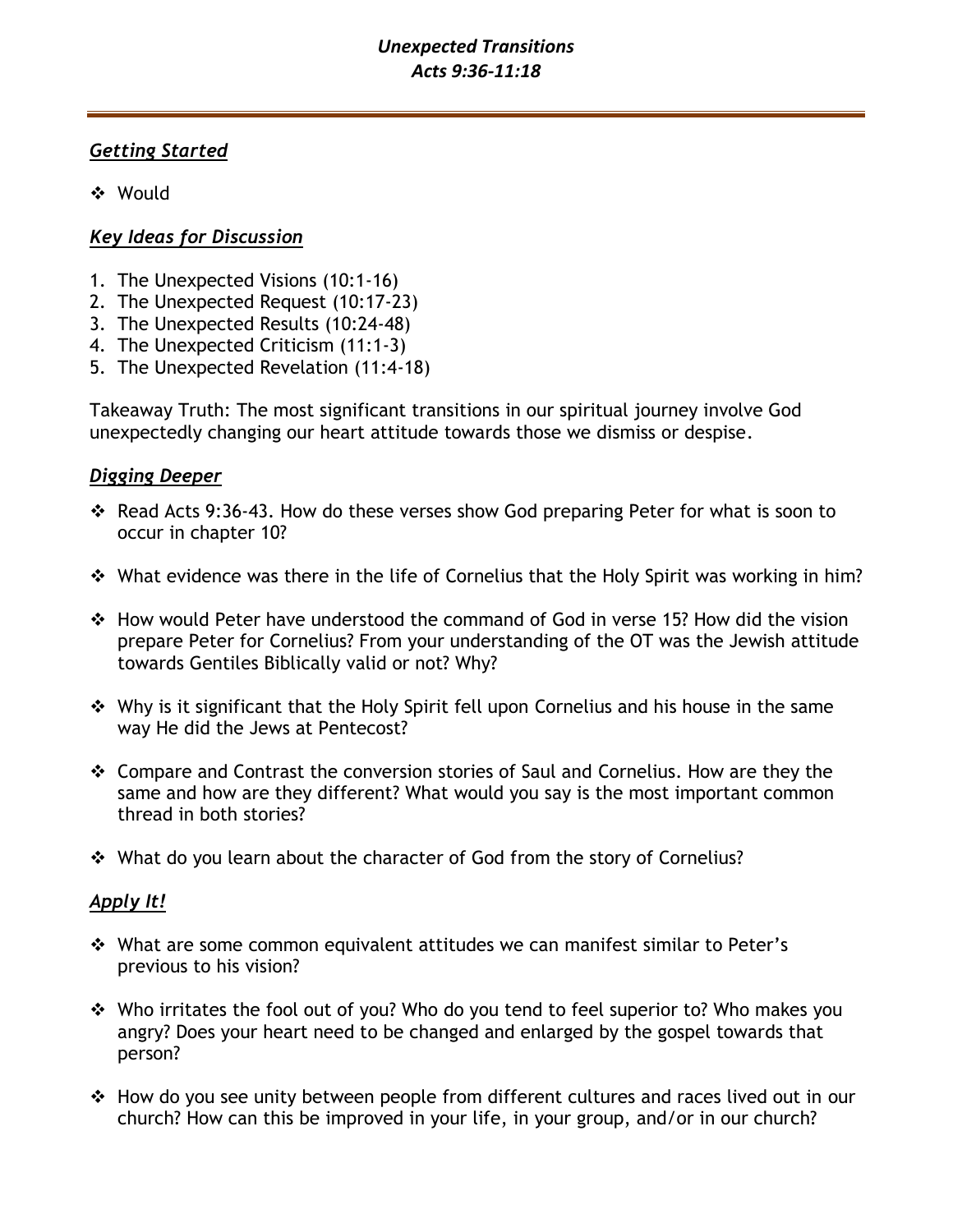# *Think About It!*

*The fundamental emphasis of the Cornelius story is that, since God does not make distinctions in his new society, we have no liberty to make them either. Yet, tragic as it*  is, the church has never learned irrevocably the truth of its own unity or of the equality of *its members in Christ. Even Peter himself, despite the fourfold divine witness he had received, later had a bad lapse in Antioch, withdrew from fellowship with believing Gentiles, and had to be publicly opposed by Paul.<sup>43</sup> Even then, the circumcision party continued their propaganda, and the Council of Jerusalem had to be called to settle the issue (Acts 15). Even after that, the same ugly sin of discrimination has kept reappearing in the church, in the form of racism (colour prejudice), nationalism ('my country, right or wrong'), tribalism in Africa and casteism in India, social and cultural snobbery,<sup>44</sup> or sexism (discriminating against women). All such discrimination is inexcusable even in non-Christian society; in the Christian community it is both an obscenity (because offensive to human dignity) and a blasphemy (because offensive to God who accepts without discrimination all who repent and believe). Like Peter, we have to learn that 'God does not show favouritism' (10:34). (John Stott)*

Note from Pastor Jerry: For this year's CG questions, group resources and Bible studies from John Stott (Acts Seeing the Spirit at Work), John MacArthur (MacArthur Bible Studies: Acts), Jack Hayford (Kingdom Power) and Max Lucado (Life Lessons from the Book of Acts) are used in addition to original material.

<sup>43</sup> Gal. 2:11ff.

 $44$  Jas. 2:1ff.